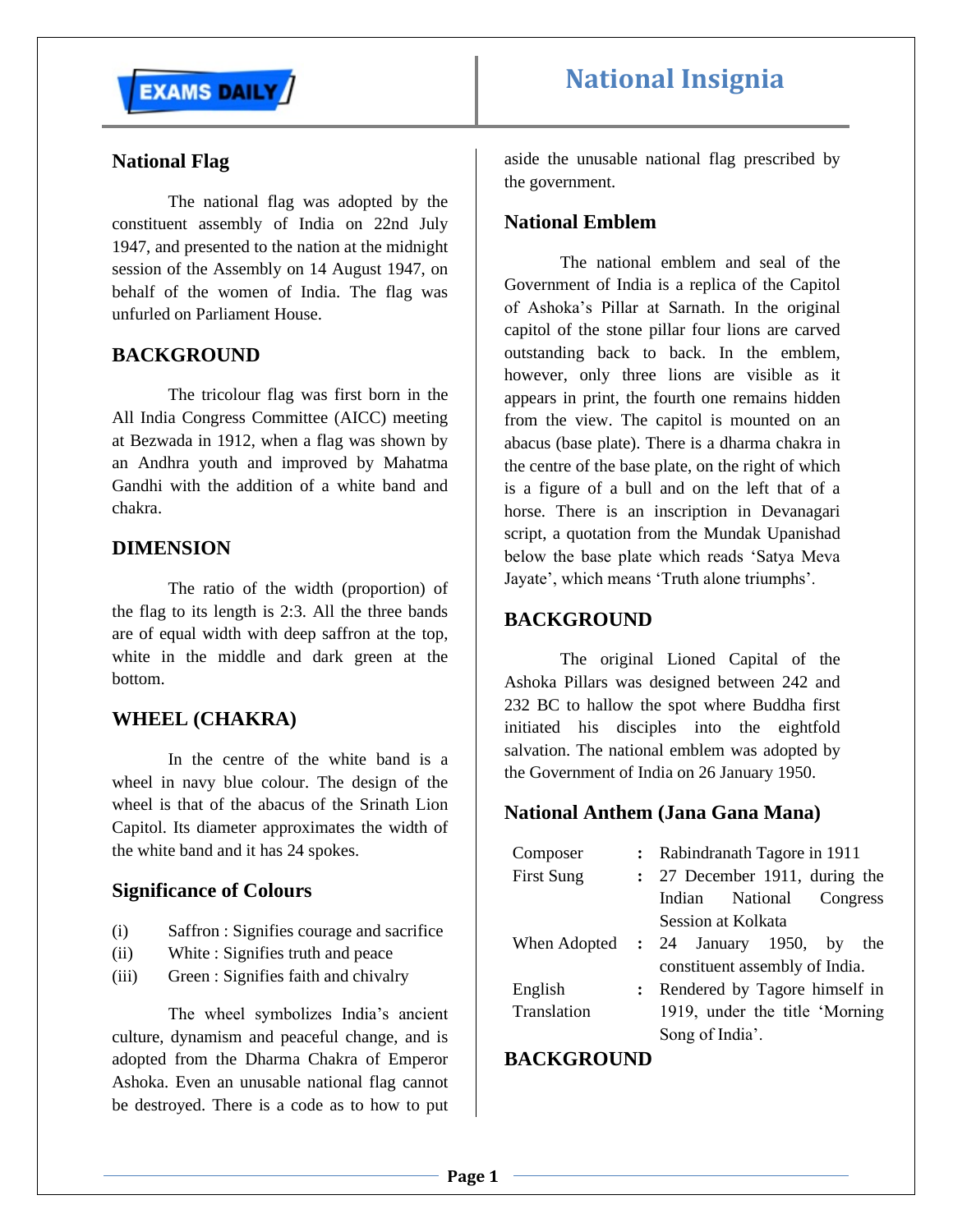

It was originally composed in Bengali language and first published in January 1912, under the title 'Bharat Vidhata' in Tatva-Bodhini Patrika edited by Tagore himself. The complete song consists of five stanzas. However, the first stanza has been adopted by the defence forces of India to be sung on all ceremonial occasions and it constitutes the full version of the national anthem.

# **PLAYING TIME**

About 52 seconds for the full version. However, a shorter version comprising the first and the last lines of the stanza has a playing time of 20 seconds and is played on ceremonial occasions.

#### **National Song (Vande Mataram)**

## **COMPOSER**

Bankim Chandra Chatterjee First sung: 1896 session of Indian National Congress.

**WHEN ADOPTED** 24 January 1950, along with the national anthem. English Translation: Rendered by Sri Aurobindo.

#### **BACKGROUND**

Both the national song and the national anthem were adopted together and have equal status. It has been taken from Bankim Chandra Chatterjee's novel Ananda Math published in 1882. It had been a source of inspiration to the people in their struggle for freedom.

#### **National Calendar (Saka)**

At the time of independence, the Government of India followed the Gregorian calendar based on the Christian Era. From 22 March 1957 (Saka 1879) a unified Indian national calendar to be used for official purposes

was introduced based on the Saka era which began with vernal equinox of AD 78. Chaitra is the first month and Phalguna is the last month of the Saka year. The normal Saka year has 365 days and the dates of the Saka year have permanent correspondence with the dates of the Gregorian calendar. Chaitra 1 falls on 22 March in a normal year and on 21 March in a leap year.

# **USE OF NATIONAL CALENDAR**

The national calendar is used for the following official purposes of the Government of India, they are listed hereunder.

- (i) Gazette of India
- (ii) News broadcasts Akashwani
- (iii) Communications addressed to the public by the Government of India

It is issued by the Government of India.

# **COMMENCEMENT OF NATIONAL CALENDAR**

Chaitra 1, Saka 1879 corresponding to 22 March 1957.

**TABLE 1.1** Days in National Calender

| <b>Saka</b>   | <b>No. of Days</b> | Corresponding          |
|---------------|--------------------|------------------------|
| <b>Months</b> |                    | <b>Gregorian Dates</b> |
| 1 Chaitra     | 30 (31 in leap)    | 22 March<br>(21)<br>1n |
|               | year)              | year)                  |
| 1 Vaishaka    | 31                 | 21 April               |
| 1 Jyaistha    | 31                 | 22 May                 |
| 1 Asadha      | 31                 | 22 June                |
| 1 Sravana     | 31                 | 23 July                |
| 1 Bhadra      | 31                 | 23 August              |
| 1 Asvina      | 30                 | 23 September           |
| 1 Kartika     | 30                 | 23 October             |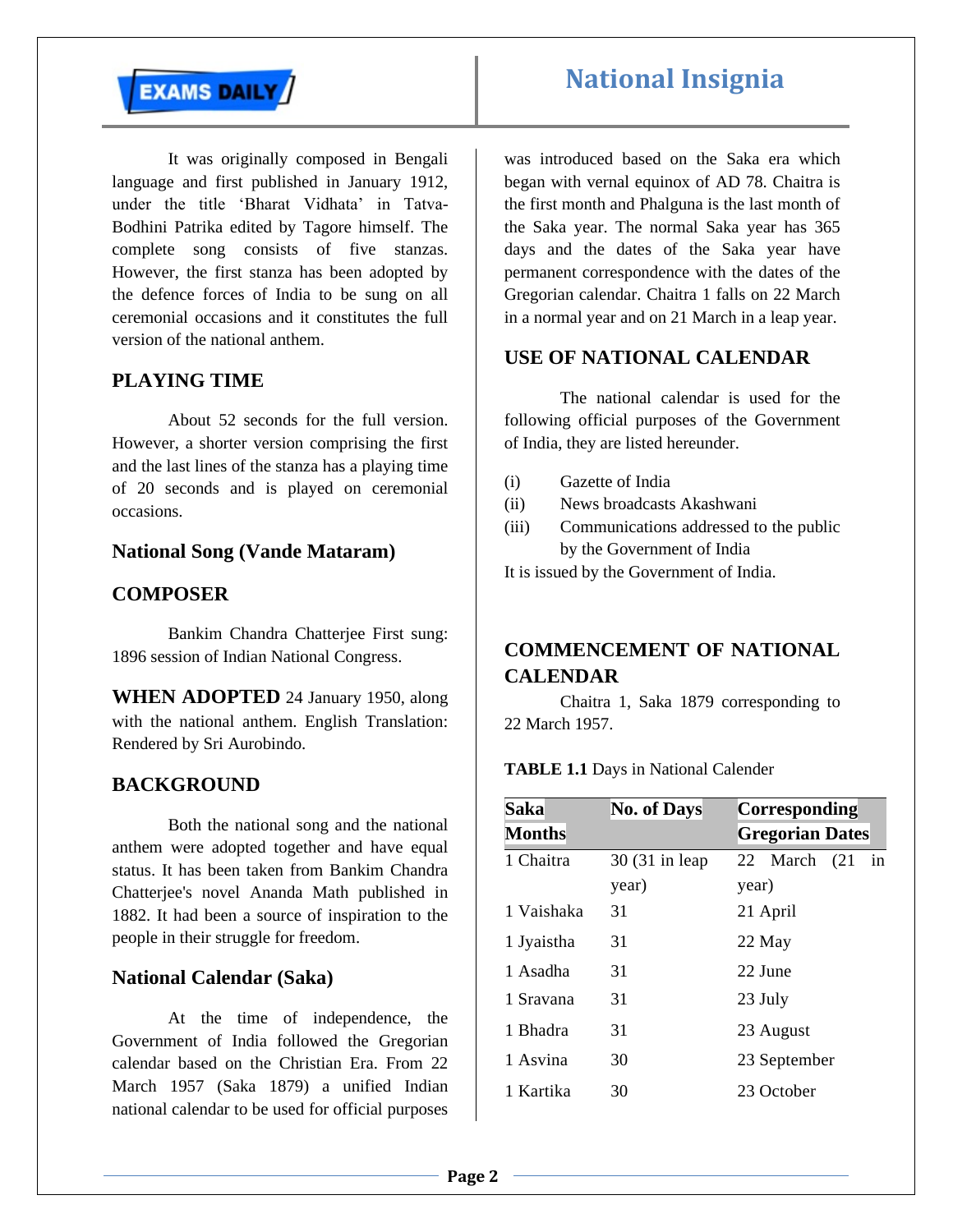

| 1 Agrahayana 30 |    | 22 November |
|-----------------|----|-------------|
| 1 Pausa         | 30 | 22 December |
| 1 Maha          | 30 | 21 January  |
| 1 Phaguna       | 30 | 20 February |
|                 |    |             |

# **National Animal**

Since November 1972 the tiger (Panthera Tigris) has been adopted as the national animal.

Project Tiger: To check the dwindling tiger population in India. 'ProjectTiger' was launched in April 1973. At the moment, there are 27 tiger reserves in India spread in an area of 3776 km<sup>2</sup>.

# **National Bird**

Peacock (Pavo cristatus): It is fully protected under the

Indian Wildlife (Protection) Act, 1972. Adopted as the national bird in 1964, its hunting has since then been banned.

# **National Flower, National Tree and National Fruit**

# **NATIONAL FLOWER**

Lotus (Nelumbo nucifera). It has been an auspicious symbol of Indian culture since time immemorial

#### **NATIONAL TREE**

The banyan tree (Ficus benghalensis). It has the widest reaching roots of all known trees, easily covering several acres.

# **NATIONAL FRUIT**

Mango (Manigifera indica). It is cultivated throughout India (with exception of hilly areas) since time immemorial.

# **National Language**

Hindi is the official language of the Government of India.

Besides Hindi, 17 other regional languages have also been recognized in the Constitution of India.

# **National Day**

| <b>National Day Date and</b> |              | <b>Remarks</b>                                |
|------------------------------|--------------|-----------------------------------------------|
|                              | <b>Month</b> |                                               |
| Independence                 | 15 August    | India achieved                                |
| Day                          |              | Independence on this                          |
|                              |              | day in $1947$                                 |
| Republic Day 26 January      |              | India became<br>a                             |
|                              |              | Republic on this day in                       |
| Martyr's Day                 | 30 January   | Mahatma Gandhi was                            |
|                              |              | assassinated on this day                      |
|                              |              | in 1948                                       |
| Teachers' Day                |              | 5 September Birthday of Dr S.                 |
|                              |              | Radhakrishnan, first                          |
|                              |              | Vice-President of India                       |
|                              |              | Children's Day 14 November Birthday of Pandit |
|                              |              | Jawaharlal Nehru                              |
| Gandhi Jayanti 2 October     |              | Birthday of Mahatma                           |
|                              |              | Gandhi                                        |

# **Other Important Days**

| Dav                          | <b>Date and Month</b> |
|------------------------------|-----------------------|
| National youth               | 12th January          |
| Army Day                     | 15th January          |
| <b>National Science Day</b>  | 28th February         |
| <b>National Maritime Day</b> | 5th April             |
| Quit India Day               | 9th August            |
| Air Force Day                | 8th October           |
| National Rededication Day    | 31th October          |
| National Integration Day     | 9th November          |
| Flag Day                     | 7th December          |
| Navy Day 4                   | 4th December          |

#### **The People**

### **ANCESTRY**